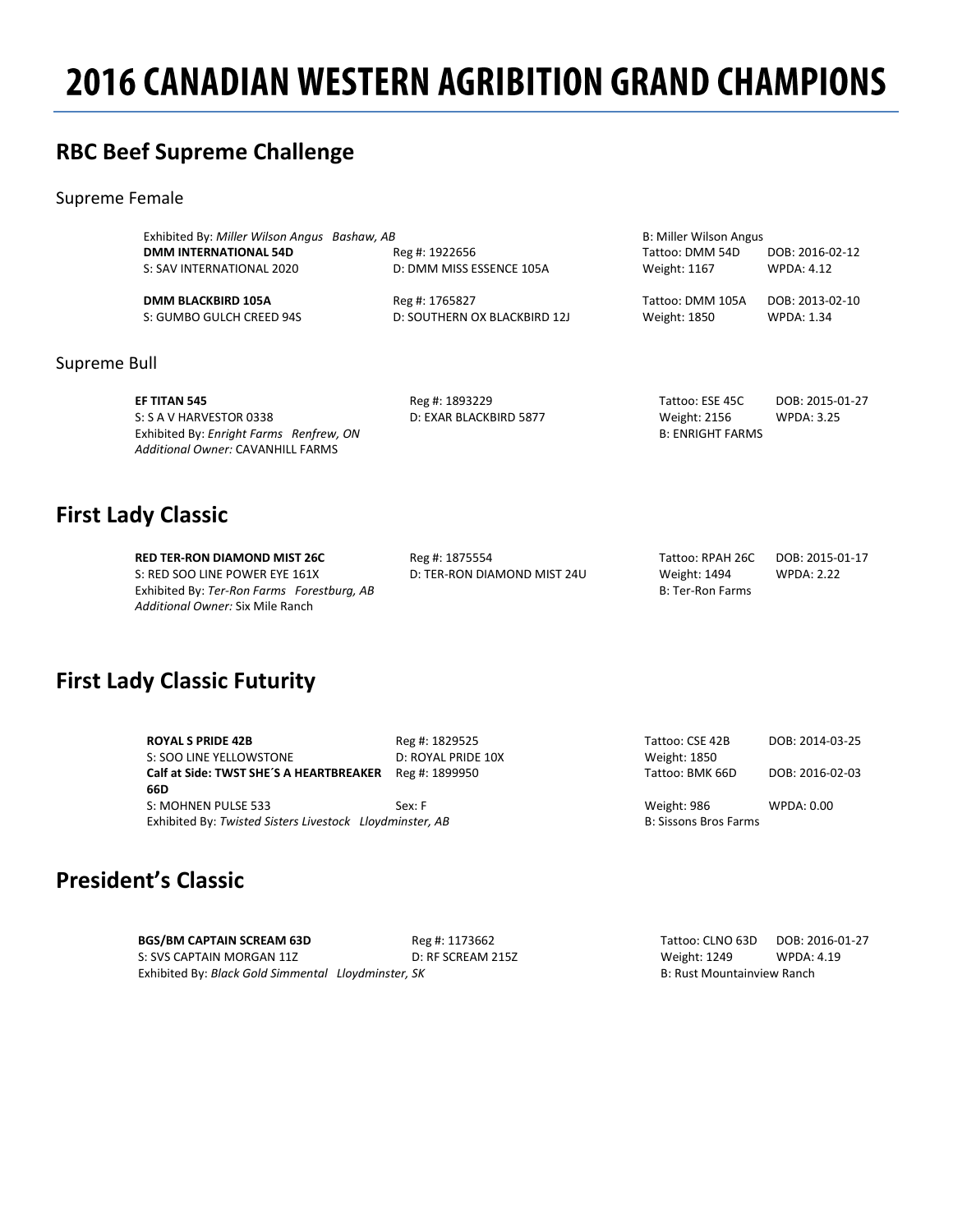### **Black Angus**

### **Grand Champion and Reserve Grand Champion Female Split 0** 1st 3549 Exhibited By: *Miller Wilson Angus Bashaw, AB* B: Miller Wilson Angus **DMM INTERNATIONAL 54D** Reg #: 1922656 Tattoo: DMM 54D DOB: 2016-02-12 S: SAV INTERNATIONAL 2020 D: DMM MISS ESSENCE 105A Weight: 1167 WPDA: 4.12 **DMM BLACKBIRD 105A** Reg #: 1765827 Tattoo: DMM 105A DOB: 2013-02-10<br>S: GUMBO GULCH CREED 94S D: SOUTHERN OX BLACKBIRD 12J Weight: 1850 WPDA: 1.34 D: SOUTHERN OX BLACKBIRD 12J 2nd 3325 Exhibited By: Serhienko Cattle Co. Maymont, SK **Billion Co. Actionate Co. Action** B: KATIE SERHIENKO **SC MICH ROSE 613D** Reg #: 1934856 Tattoo: KSER 613D DOB: 2016-01-30 S: SAV INTERNATIONAL D: SC MICH ROSE 30X Weight: 997 WPDA: 3.37 **SC MICH ROSE 30X Reg #: 1934855** Tattoo: KSER 30X DOB: 2010-01-20 S: SAV WALLSTREET **D: EXAR HIGHROSE 84026** Weight: 1894 WPDA: 0.76 *Additional Owner:* Michelson Land & Cattle and Wheatland Cattle Co. **Grand Champion and Reserve Grand Champion Bull Split 0** 1st 2458 **EF TITAN 545** Reg #: 1893229 Tattoo: ESE 45C DOB: 2015-01-27 S: S A V HARVESTOR 0338 D: EXAR BLACKBIRD 5877 Weight: 2156 WPDA: 3.25<br>
Exhibited By: Enright Farms Renfrew, ON D: EXAR BLACKBIRD 5877 B: ENRIGHT FARMS Exhibited By: *Enright Farms Renfrew, ON Additional Owner:* CAVANHILL FARMS 2nd 3137 **BROOKING SILVER LINING 5012** Reg #: 1870323 Tattoo: JSTN 12C DOB: 2015-01-24

S: S A V INTERNATIONAL 2020 D: SOO LINE LADY 8058 Weight: 2329 WPDA: 3.49<br>Exhibited By: Brooking Angus Ranch Radville, SK B: BROOKING ANGUS RANCH Exhibited By: *Brooking Angus Ranch Radville, SK Additional Owner:* Sunrise Angus & CSI Angus

### **Red Angus**

#### **Grand Champion and Reserve Grand Champion Female**

| 1st | 2555 | Exhibited By: Six Mile Ranch Ltd. Fir Mountain, SK    |                               | <b>B: SIX MILE RED ANGUS</b> |                   |
|-----|------|-------------------------------------------------------|-------------------------------|------------------------------|-------------------|
|     |      | <b>RED SIX MILE GLORIA 195B</b>                       | Reg #: 1812641                | Tattoo: SIXM 195B            | DOB: 2014-03-01   |
|     |      | S: RED SIX MILE GAME FACE 164Y                        | D: RED SIX MILE GLORIA 361T   | <b>Weight: 1558</b>          | <b>WPDA: 1.56</b> |
|     |      | <b>Additional Owner: NIOBRARA RED ANGUS</b>           |                               |                              |                   |
|     |      | <b>Additional Owner: SIX MILE RED ANGUS</b>           |                               |                              |                   |
|     |      | <b>RED SIX MILE NIO GLORIA 555D</b>                   | Reg #: 1940868                | Tattoo: SIXM 555D            | DOB: 2016-04-02   |
|     |      | S: RED U-2 RECKONING 149A                             | D: RED SIX MILE GLORIA 195B   | Weight: 723                  | <b>WPDA: 3.10</b> |
|     |      | Additional Owner: NIOBRARA RED ANGUS                  |                               |                              |                   |
|     |      | <b>Additional Owner: SIX MILE RED ANGUS</b>           |                               |                              |                   |
| 2nd | 2006 | Exhibited By: Ter-Ron Farms Forestburg, AB            |                               | <b>B: Ter-Ron Farms</b>      |                   |
|     |      | <b>RED TER-RON DIAMOND MIST 26C</b>                   | Reg #: 1875554                | Tattoo: RPAH 26C             | DOB: 2015-01-17   |
|     |      | S: RED SOO LINE POWER EYE 161X                        | D: TER-RON DIAMOND MIST 24U   | Weight: 1494                 | <b>WPDA: 2.22</b> |
|     |      | Additional Owner: Six Mile Ranch                      |                               |                              |                   |
|     |      | <b>Grand Champion and Reserve Grand Champion Bull</b> |                               |                              |                   |
| 1st | 2558 | <b>RED SIX MILE SIGNATURE 295B</b>                    | Reg #: 1809453                | Tattoo: SIXM 295B            | DOB: 2014-03-12   |
|     |      | S: RED SIX MILE GRAND SLAM 130Z                       | D: RED SELMA OF SIX MILE 358X | <b>Weight: 2606</b>          | <b>WPDA: 2.65</b> |
|     |      | Exhibited By: Six Mile Ranch Ltd. Fir Mountain, SK    |                               | <b>B: SIX MILE RED ANGUS</b> |                   |
|     |      | Additional Owner: BLAIRS.AG CATTLE COMPANY            |                               |                              |                   |
|     |      | Additional Owner: NIOBRARA RED ANGUS                  |                               |                              |                   |
| 2nd | 2564 | <b>RED SIX MILE HIGH CALIBER 177C</b>                 | Reg #: 1869534                | Tattoo: SIXM 177C            | DOB: 2015-02-22   |
|     |      | S: RED SIX MILE TAURUS 519A                           | D: RED U6 ALANA 13X           | Weight: 2049                 | WPDA: 3.21        |
|     |      | Exhibited By: Six Mile Ranch Ltd. Fir Mountain, SK    |                               | <b>B: SIX MILE RED ANGUS</b> |                   |
|     |      | <b>Additional Owner: DIAMOND T ANGUS</b>              |                               |                              |                   |
|     |      | Additional Owner: SUNBERRY VALLEY RANCH               |                               |                              |                   |
|     |      | <b>Additional Owner: VIKSE FAMILY FARM</b>            |                               |                              |                   |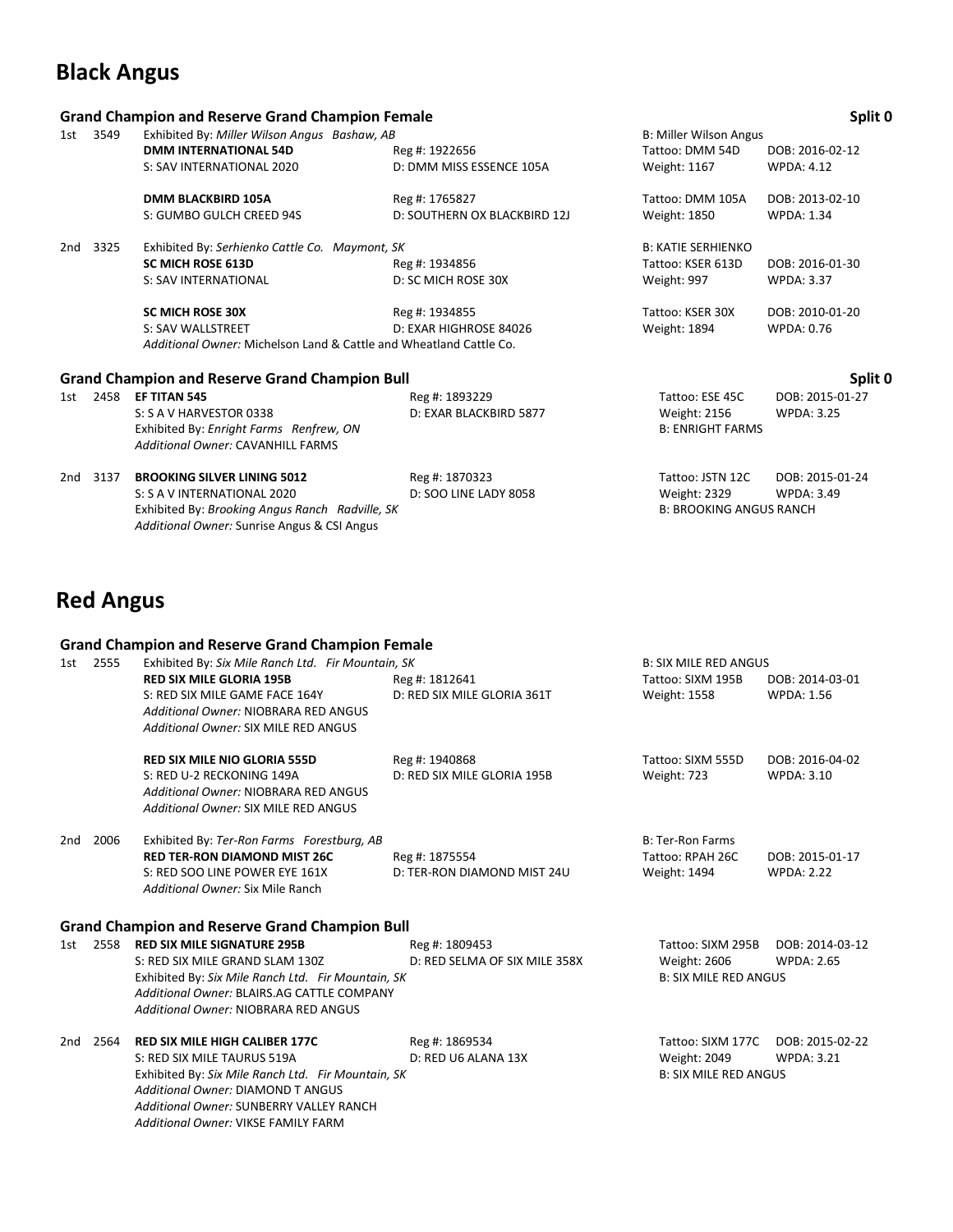# **Charolais**

|     |      | <b>Grand Champion and Reserve Grand Champion Female</b> |                             |                               |                   |
|-----|------|---------------------------------------------------------|-----------------------------|-------------------------------|-------------------|
| 1st | 3324 | Exhibited By: Serhienko Cattle Co. Maymont, SK          |                             | <b>B: SERHIENKO CATTLE CO</b> |                   |
|     |      | <b>SVY STARSTRUCK 617D</b>                              | Reg #: APPLIED              | Tattoo: SVY 617D              | DOB: 2016-02-04   |
|     |      | S: MCF BOHANNON                                         | D: SVY STARSTRUCK 409B      | Weight: 923                   | <b>WPDA: 3.18</b> |
|     |      | <b>SVY STARSTRUCK 409B</b>                              | Reg #: PFC412578            | Tattoo: SVY 409B              | DOB: 2014-01-05   |
|     |      | <b>S: TR TURTON</b>                                     | <b>D: SVY STARSTRUCK 8X</b> | Weight: 1748                  | <b>WPDA: 1.66</b> |
| 2nd | 3465 | Exhibited By: Rollin Acres Charolais Mulmur, ON         |                             | B: charolais                  |                   |
|     |      | <b>ROLLIN ACRES ANNEBELLE 37D</b>                       | Reg #: FC705306             | Tattoo: HDT 37D               | DOB: 2016-01-20   |
|     |      | S: ROLLIN ACRES ZIP 12B                                 | D: WSS ANNABELLE 355A       | Weight: 906                   | <b>WPDA: 2.97</b> |
|     |      | <b>WSS ANNABELLE 355A</b>                               | Reg #: FC401479             | Tattoo: WSS 355A              | DOB: 2013-01-14   |
|     |      | S: STEPPLER ULTIMATE 75X                                | D: WSS UP TOWN GIRL 856U    | Weight: 1758                  | <b>WPDA: 1.25</b> |
|     |      | <b>Grand Champion and Reserve Grand Champion Bull</b>   |                             |                               |                   |
| 1st | 2260 | PCC ROME 437B                                           | Reg #: MC357367             | Tattoo: PCC 437B              | DOB: 2014-01-29   |
|     |      | <b>S: SVY NORTHSTAR</b>                                 | D: MXS BEYONCE 44X          | <b>Weight: 2718</b>           | <b>WPDA: 2.65</b> |
|     |      | Exhibited By: Prairie Cove Charolais Bowden, AB         |                             | B: martens cattle co          |                   |
|     |      | Additional Owner: Cederlea Farms                        |                             |                               |                   |
| 2nd | 2813 | <b>HRJ CROWD FAVOURITE 515C</b>                         | Reg #: MC364667             | Tattoo: HRJ 515C              | DOB: 2015-01-06   |
|     |      | S: SPARROWS KINGSTON 139Y                               | <b>D: HRJ 7S</b>            | <b>Weight: 2360</b>           | <b>WPDA: 3.45</b> |
|     |      | Exhibited By: Johnson Charolais Barrhead, AB            |                             | B: johnson charolais          |                   |

# **Gelbvieh**

### **Grand Champion and Reserve Grand Champion Female**

| 1st | 2353 | Exhibited By: Davidson Gelbvieh Ponteix, SK              |                             | <b>B: Davidson Gelbvieh</b> |                   |
|-----|------|----------------------------------------------------------|-----------------------------|-----------------------------|-------------------|
|     |      | DVE DAVIDSON EMERSON 108D                                | Reg #: CDGV158506           | Tattoo: DVE 108D            | DOB: 2016-02-14   |
|     |      | S: BLACK MAC Z13                                         | D: DAVIDSON MS NAVAHO 26B   | Weight: 965                 | <b>WPDA: 3.45</b> |
|     |      | DVE DAVIDSON MS NAVAHO 26B                               | Reg #: CDGV 151261          | Tattoo: DVE 26B             | DOB: 2014-02-06   |
|     |      | S: NAVAHO 188X                                           | D: DAVIDSON MS DAKOTA 96X   | <b>Weight: 1818</b>         | <b>WPDA: 1.79</b> |
| 2nd | 2502 | Exhibited By: Fladeland Livestock Gladmar, SK            |                             | B:                          |                   |
|     |      | <b>FLADELAND DAISY DUKE 51D</b>                          | Reg #: CDGV160038           | Tattoo: FLAD 51D            | DOB: 2016-02-24   |
|     |      | S: VV ZAKE 114Z                                          | D: FLADELAND SPARKS FLY 29Z | Weight: 843                 | <b>WPDA: 3.12</b> |
|     |      | <b>FLADELAND SPARKS FLY 29Z</b>                          | Reg #: CDGV146699           | Tattoo: FLAD 29Z            | DOB: 2012-02-02   |
|     |      | S: JDPD ASTRO                                            | D: FLADELAND SHILO 83S      | Weight: 1733                | <b>WPDA: 0.99</b> |
|     |      | <b>Grand Champion and Reserve Grand Champion Bull</b>    |                             |                             |                   |
| 1st | 2749 | <b>RWG RIGHT COMBINATION 5506</b>                        | Reg #: 156503               | Tattoo: RWG C506            | DOB: 2015-05-04   |
|     |      | S: RWG WAR ADMIRAL 2528                                  | D: SLC LORA 164Y            | <b>Weight: 2013</b>         | <b>WPDA: 3.56</b> |
|     |      | Exhibited By: Royal Western Gelbvieh Red Deer County, AB |                             | B: Royal Western Gelbvieh   |                   |
| 2nd | 2135 | <b>AWB BIRCH'S THE BOXER 21D</b>                         | Reg #: CDGV159336           | Tattoo: AWB 21D             | DOB: 2016-01-21   |
|     |      | S: FLAD FLADELAND DJW ROCKM SOCKM                        | D: AWB BIRCH'S MACY 37A     | Weight: 1100                | <b>WPDA: 3.62</b> |

Exhibited By: *Twin Bridge Farms Lomond, AB* B: TWIN BRIDGE FARMS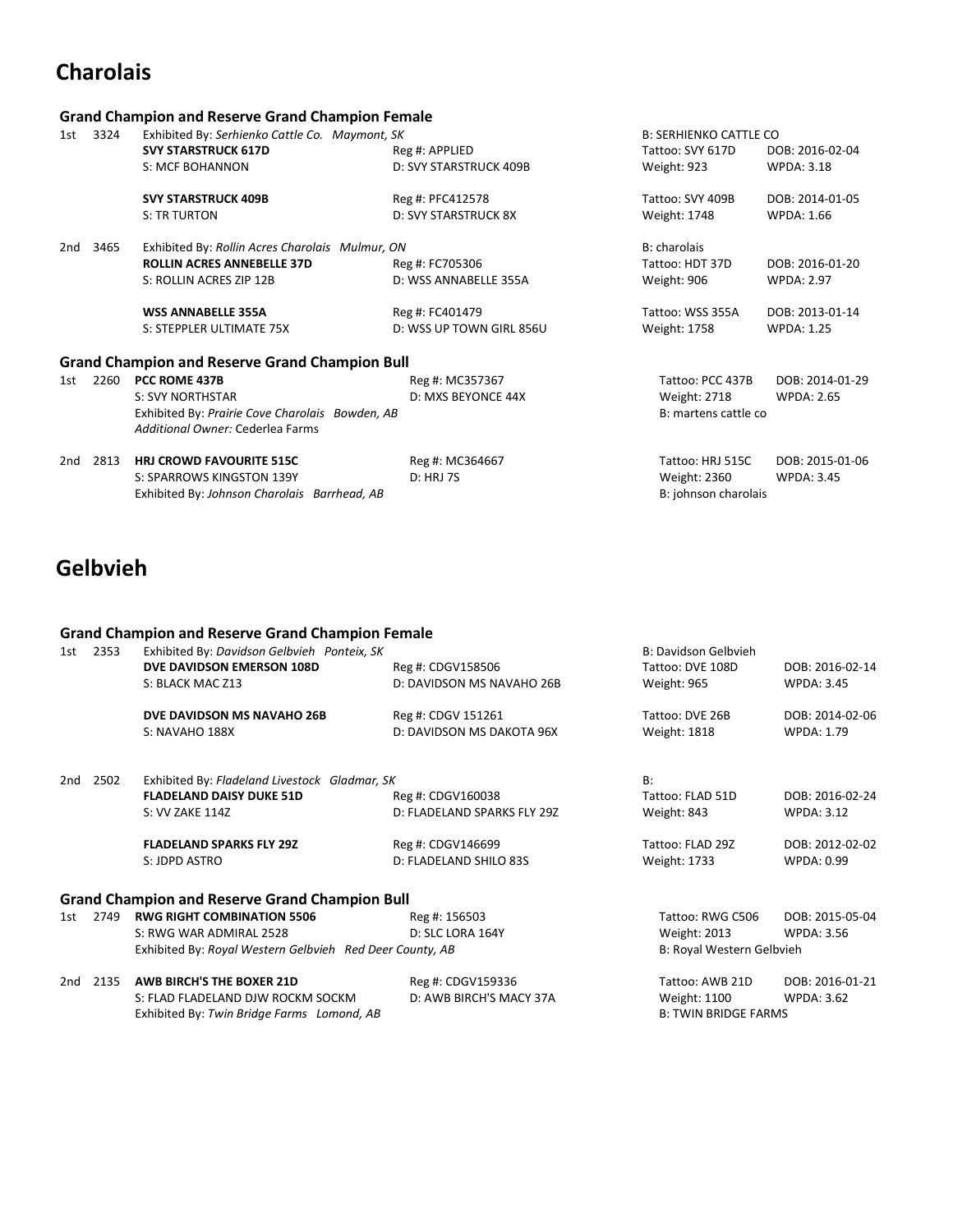# **Polled Hereford**

### **Grand Champion and Reserve Grand Champion Female**

| 1st | 2657 | Exhibited By: Harvie Ranching Olds, AB<br><b>HARVIE RSK MS AUTUMN 32D</b><br>S: MHPH 521X ACTION 106A<br>Additional Owner: RSK Farms MB                                                             | Reg #: C03017541<br>D: RVP 51X ABLAZE 7A                                                     | B: Medonte Highlands Polled Herefords<br>Tattoo: CVIH 32D<br>Weight: 935                     | DOB: 2016-01-27<br><b>WPDA: 3.14</b>                                         |
|-----|------|-----------------------------------------------------------------------------------------------------------------------------------------------------------------------------------------------------|----------------------------------------------------------------------------------------------|----------------------------------------------------------------------------------------------|------------------------------------------------------------------------------|
|     |      | <b>RVP 51X ABLAZE 7A</b><br>S: RVP 6056 XCALIBUR 51X<br>Additional Owner: RSK Farms MB                                                                                                              | Reg #: C02980215<br>D: MHPH 118U RADIANCE 101Y                                               | Tattoo: RVP 7A<br>Weight: 1821                                                               | DOB: 2013-01-08<br><b>WPDA: 1.29</b>                                         |
| 2nd | 2890 | Exhibited By: Remitall-West Olds, AB<br><b>REMITALL W FULL HOUSE 45D</b><br>S: TH 223 711 VICTOR 755T<br><b>REMITALL WEST BELLE 36B</b><br>S: REMITALL WEST GAME DAY ET 74Y                         | Reg #: C03019466<br>D: REMITALL WEST BELLE 36B<br>Reg #: C02994429<br>D: REMITALL BELLE 132U | <b>B: Remitall West</b><br>Tattoo: REM 45D<br>Weight: 998<br>Tattoo: REM 36B<br>Weight: 1759 | DOB: 2016-01-27<br><b>WPDA: 3.35</b><br>DOB: 2014-01-31<br><b>WPDA: 1.72</b> |
|     |      | <b>Grand Champion and Reserve Grand Champion Bull</b>                                                                                                                                               |                                                                                              |                                                                                              |                                                                              |
| 1st | 2940 | <b>BNC 201A DIAMOND JIM 102C</b><br>S: BNC W18 FEILD MARSHAL 201A<br>Exhibited By: Glenlees Farm Arcola, SK<br>Additional Owner: Ron Schmidt, Iowa<br>Additional Owner: Micheal Caley Sr., Illinois | Reg #: C03017141<br>D: BNC 303X DIAMOND LIL 102A                                             | Tattoo: BN 102C<br>Weight: 1968<br><b>B: BNC Polled Herefords</b>                            | DOB: 2015-03-08<br><b>WPDA: 3.16</b>                                         |
| 2nd | 2888 | <b>REMITALL W GD WATERLOO ET 12B</b><br>S: YALGOO BOULDER Z250<br>Exhibited By: Remitall-West Olds, AB<br>Additional Owner: Glenrose Polled Herefords, AB.                                          | Reg #: C02997206<br>D: MERAWAH SHAMROCK C130                                                 | Tattoo: REM 12B<br>Weight: 2479                                                              | DOB: 2014-01-24<br><b>WPDA: 2.40</b><br>B: Merawah, Murphy Ridge, Majestic   |

# **Horned Hereford**

### **Grand Champion and Reserve Grand Champion Female**

| 1st | 2701 | Exhibited By: Hirsche Herefords and Angus LTD High River, AB                  |                                   | B: Hirsche Herefords and Angus Ltd.      |                   |
|-----|------|-------------------------------------------------------------------------------|-----------------------------------|------------------------------------------|-------------------|
|     |      | <b>GH KILO DOMINETTE 64D</b>                                                  | Reg #: C03025472                  | Tattoo: GAH 64D                          | DOB: 2016-01-26   |
|     |      | S: MJT TOTAL ET 332W                                                          | D: GH ADAMS 767 DOMINO LASSY 443X | Weight: 988                              | <b>WPDA: 3.30</b> |
| 2nd | 2325 | Exhibited By: Dallas, Brad Bowden, AB                                         |                                   | <b>B: Brad Dallas</b>                    |                   |
|     |      | <b>BCD 26Z DALINE 661D</b>                                                    | Reg #: C03023175                  | Tattoo: BCDO 661D                        | DOB: 2016-03-24   |
|     |      | S: RUT 10N RIBSTONE LAD 26Z                                                   | D: BCD 323S KENZIE 217Z           | Weight: 778                              | <b>WPDA: 3.23</b> |
|     |      | <b>BCD 323S KENZIE 217Z</b>                                                   | Reg #: C02966835                  | Tattoo: BCDO 217Z                        | DOB: 2012-02-02   |
|     |      | S: GH ADAMS MATCH POINT ET 602U                                               | D: BCD 347P MISS STAR LASS 849U   | <b>Weight: 1758</b>                      | <b>WPDA: 1.00</b> |
|     |      | <b>Grand Champion and Reserve Grand Champion Bull</b>                         |                                   |                                          |                   |
| 1st | 2031 | TRIPLE-A 2059 BAM BAM ET 11B                                                  | Reg #: C03002348                  | Tattoo: PUT 11B                          | DOB: 2014-02-22   |
|     |      | S: C STOCKMAN 2059 ET                                                         | D: TRIPLE-A MAX'S REBECCA 22R     | <b>Weight: 2385</b>                      | <b>WPDA: 2.38</b> |
|     |      | Exhibited By: Triple A Herefords Moose Jaw, SK                                |                                   | B: Russell & Faye Andrews                |                   |
| 2nd | 2912 | <b>BIG-GULLY 102 HURLEY 271C</b>                                              | Reg #: C03008923                  | Tattoo: MWF 271C                         | DOB: 2015-01-23   |
|     |      | S: WCC/CC 1009 GREAT DIVIDE 102<br>Exhibited By: Big Gully Farm Maidstone, SK | D: BIG-GULLY 611 GOLD BOUNTY 217W | <b>Weight: 1966</b><br>B: Big Gully Farm | <b>WPDA: 2.95</b> |
|     |      |                                                                               |                                   |                                          |                   |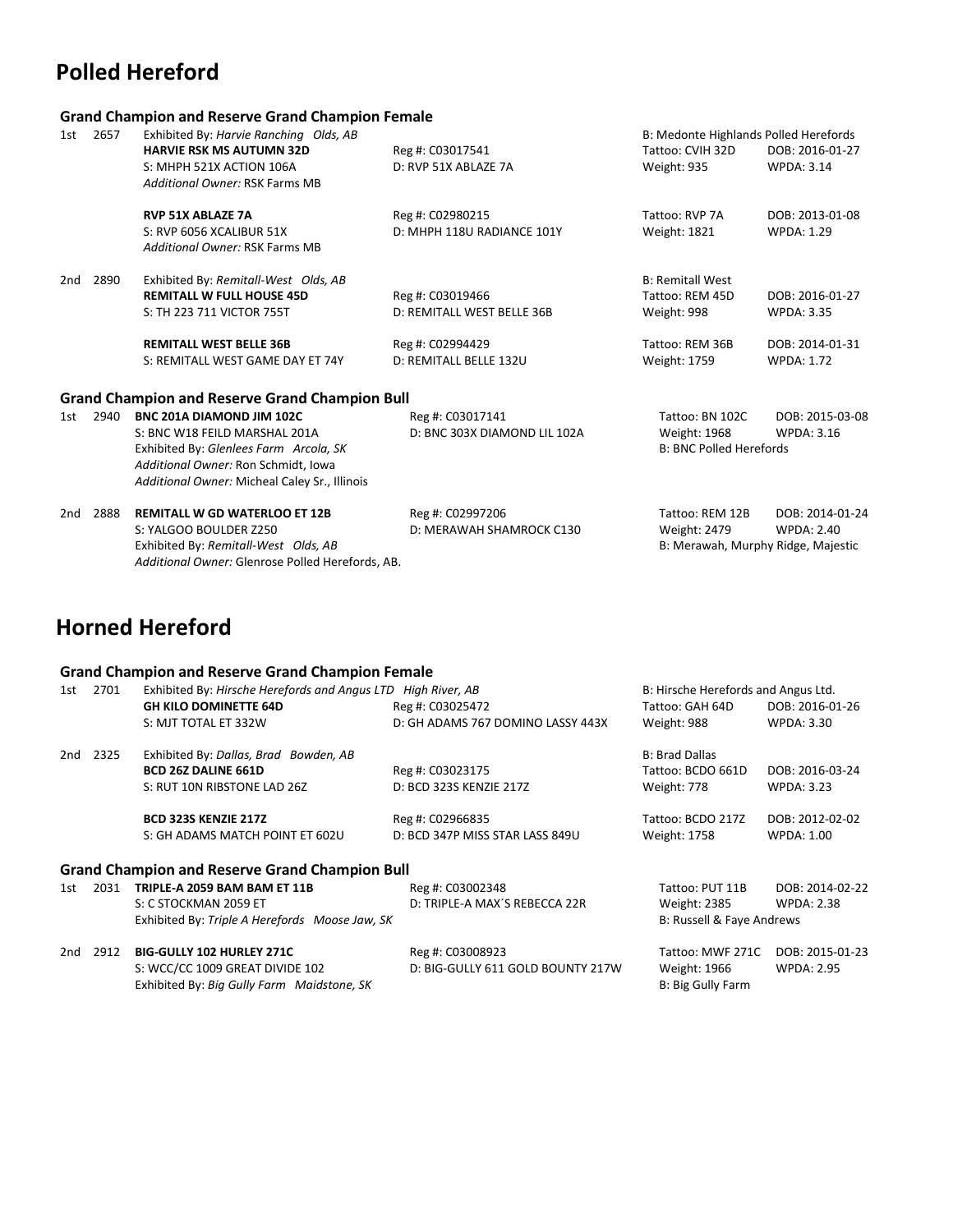# **Limousin**

### **Grand Champion and Reserve Grand Champion Female**

| 3235<br>Exhibited By: Greenwood Lloydminster, SK |                                                                                                  |                                                                                                                                                                                                                   |                                                                                                                                     |
|--------------------------------------------------|--------------------------------------------------------------------------------------------------|-------------------------------------------------------------------------------------------------------------------------------------------------------------------------------------------------------------------|-------------------------------------------------------------------------------------------------------------------------------------|
| <b>GREENWOOD DAISY PYN 42D</b>                   | Reg #: CPF4081987                                                                                | Tattoo: PYN 42D                                                                                                                                                                                                   | DOB: 2016-02-26                                                                                                                     |
| S: COLE ARCHITECHT                               | D: GREENWOOD PLD ZOOM BLOOM                                                                      | Weight: 987                                                                                                                                                                                                       | <b>WPDA: 3.68</b>                                                                                                                   |
| <b>GREENWOOD PLD ZOOM BLOOM</b>                  | Reg #: CPF0210555                                                                                | Tattoo: PYN 42Z                                                                                                                                                                                                   | DOB: 2012-03-06                                                                                                                     |
| S: WULFS REVOLVER 1219R                          | D: GREENWOOD PLD TALKIN DIRTY                                                                    | <b>Weight: 1735</b>                                                                                                                                                                                               | <b>WPDA: 1.01</b>                                                                                                                   |
| Additional Owner: BOSS LAKE GENETICS             |                                                                                                  |                                                                                                                                                                                                                   |                                                                                                                                     |
| 2208                                             |                                                                                                  |                                                                                                                                                                                                                   |                                                                                                                                     |
| <b>COTTAGE LAKE CODE BLUE</b>                    | Reg #: CPF4075240                                                                                | Tattoo: CWP 566C                                                                                                                                                                                                  | DOB: 2015-03-11                                                                                                                     |
| S: CFLX WILD CARD                                | D: RPY PAYNE'S TIERRA 9T                                                                         | <b>Weight: 1422</b>                                                                                                                                                                                               | <b>WPDA: 2.29</b>                                                                                                                   |
| Additional Owner: GREENWOOD LIMOUSIN             |                                                                                                  |                                                                                                                                                                                                                   |                                                                                                                                     |
|                                                  |                                                                                                  |                                                                                                                                                                                                                   |                                                                                                                                     |
|                                                  |                                                                                                  |                                                                                                                                                                                                                   | DOB: 2014-02-15                                                                                                                     |
|                                                  |                                                                                                  |                                                                                                                                                                                                                   | <b>WPDA: 2.58</b>                                                                                                                   |
|                                                  |                                                                                                  |                                                                                                                                                                                                                   |                                                                                                                                     |
|                                                  |                                                                                                  |                                                                                                                                                                                                                   |                                                                                                                                     |
|                                                  |                                                                                                  |                                                                                                                                                                                                                   |                                                                                                                                     |
| <b>COTTAGE LAKE BIG STAR</b><br>2203             | Reg #: CPM0218088                                                                                | Tattoo: CWP 908B                                                                                                                                                                                                  | DOB: 2014-02-19                                                                                                                     |
| S: CFLX WILD CARD                                | D: AUTO WAVERLY 602W                                                                             | Weight: 2693                                                                                                                                                                                                      | <b>WPDA: 2.68</b>                                                                                                                   |
|                                                  |                                                                                                  |                                                                                                                                                                                                                   |                                                                                                                                     |
| Exhibited By: Boss Lake Genetics Stony Plain, AB |                                                                                                  | <b>B: BOSS LAKE GENETICS</b>                                                                                                                                                                                      |                                                                                                                                     |
|                                                  | 3038<br><b>HIGHLAND BOSTON</b><br>S: MAGS WAR ADMIRAL<br>Additional Owner: DOUBLE 4 FARMING LTD. | Exhibited By: Boss Lake Genetics Stony Plain, AB<br><b>Grand Champion and Reserve Grand Champion Bull</b><br>Reg #: CPM0219125<br>D: HIGHLAND UP AND COMING<br>Exhibited By: Highland Stock Farms Bragg Creek, AB | <b>B: GREENWOOD LIMOUSIN</b><br><b>B: BOSS LAKE GENETICS</b><br>Tattoo: AGM 30B<br><b>Weight: 2608</b><br><b>B: AMANDA MATTHEWS</b> |

# **Maine-Anjou**

#### **Grand Champion and Reserve Grand Champion Female**

| 3226<br>1st |      | Exhibited By: Rusylvia Cattle Co Derwent, AB           |                                  | B: Tyson Pashulka-Rusylvia Cattle Co  |                   |
|-------------|------|--------------------------------------------------------|----------------------------------|---------------------------------------|-------------------|
|             |      | MISS RUSYLVIA CALLA 47C                                | Reg #: 517435                    | Tattoo: TKP 47C                       | DOB: 2015-03-22   |
|             |      | S: GVC SUH                                             | D: NISS RUSYLVIA 36U             | Weight: 1359                          | <b>WPDA: 2.23</b> |
|             |      | Additional Owner: Rusylvia Cattle Co                   |                                  |                                       |                   |
|             |      | Additional Owner: Tyson Pashulka                       |                                  |                                       |                   |
| 2nd         | 3072 | Exhibited By: Lightning Strike Cattle Co. Grenfell, SK |                                  | <b>B: LIGHTNING STRIKE CATTLE CO.</b> |                   |
|             |      | <b>LSCC LADY ENERGIZER 126D</b>                        | Reg #: 518570                    | Tattoo: LSCC 126D                     | DOB: 2016-03-28   |
|             |      | S: NBH POLLED ENERGIZER 688E                           | D: LSCC DADDY'S LIL GIRL 22B     | Weight: 648                           | <b>WPDA: 2.73</b> |
|             |      | <b>LSCC DADDY'S LIL GIRL 22B</b>                       | Reg #: 516979                    | Tattoo: LSCC 22B                      | DOB: 2014-01-02   |
|             |      | S: NAGE BANK ROLL 74Y                                  | D: LSCC DADDY'S LIL LADY 9162W   | <b>Weight: 1545</b>                   | <b>WPDA: 1.47</b> |
|             |      | <b>Grand Champion and Reserve Grand Champion Bull</b>  |                                  |                                       |                   |
| 1st         | 3594 | ZMA BOOMTOWN 610B                                      | Reg #: 518019PB                  | Tattoo: ZMA 610B                      | DOB: 2014-04-13   |
|             |      | S: BFW FIGHTIN IRISH 22U                               | D: ZMA MISS RUBY 69U             | <b>Weight: 2119</b>                   | <b>WPDA: 2.23</b> |
|             |      | Exhibited By: Bry-Ann Farms Daysland, AB               |                                  | B: Bry-Ann Farms                      |                   |
| 2nd         | 3071 | <b>LSCC CAPITAL FLOWS 91D</b>                          | Reg #: 518579                    | Tattoo: LSCC 91D                      | DOB: 2016-03-06   |
|             |      | S: NAGE BANK ROLL 74Y                                  | D: VENETEL TORPEDO PRINCESS 954R | Weight: 912                           | <b>WPDA: 3.52</b> |
|             |      | Exhibited By: Lightning Strike Cattle Co. Grenfell, SK |                                  | B: LIGHTNING STRIKE CATTLE CO.        |                   |

### **Shorthorn**

#### **Grand Champion and Reserve Grand Champion Female**

| 1st | 2214     | Exhibited By: Braun Ranch Ltd. Simmie, SK<br><b>FRASER'S 27C GENEVA 128D</b><br>S: DIAMOND CAPTAIN MARK 27C | Reg #: F694328<br>D: FRASER'S ULTIMATE GENEVA ET 102Z | B: Carrie Braun<br>Tattoo: BR 128D<br>Weight: 944 | DOB: 2016-01-31<br><b>WPDA: 3.21</b> |
|-----|----------|-------------------------------------------------------------------------------------------------------------|-------------------------------------------------------|---------------------------------------------------|--------------------------------------|
|     | 2nd 3356 | Exhibited By: Spady Farms Deroche, BC<br>NIMMO REID CHIQUITA 4C<br>S: JSF ADDICTED 82U                      | Reg #: *22400<br>D: NIMMO REID WONITA 12W             | B: Spady Farms<br>Tattoo: SF4C<br>Weight: 1378    | DOB: 2015-02-01<br><b>WPDA: 2.09</b> |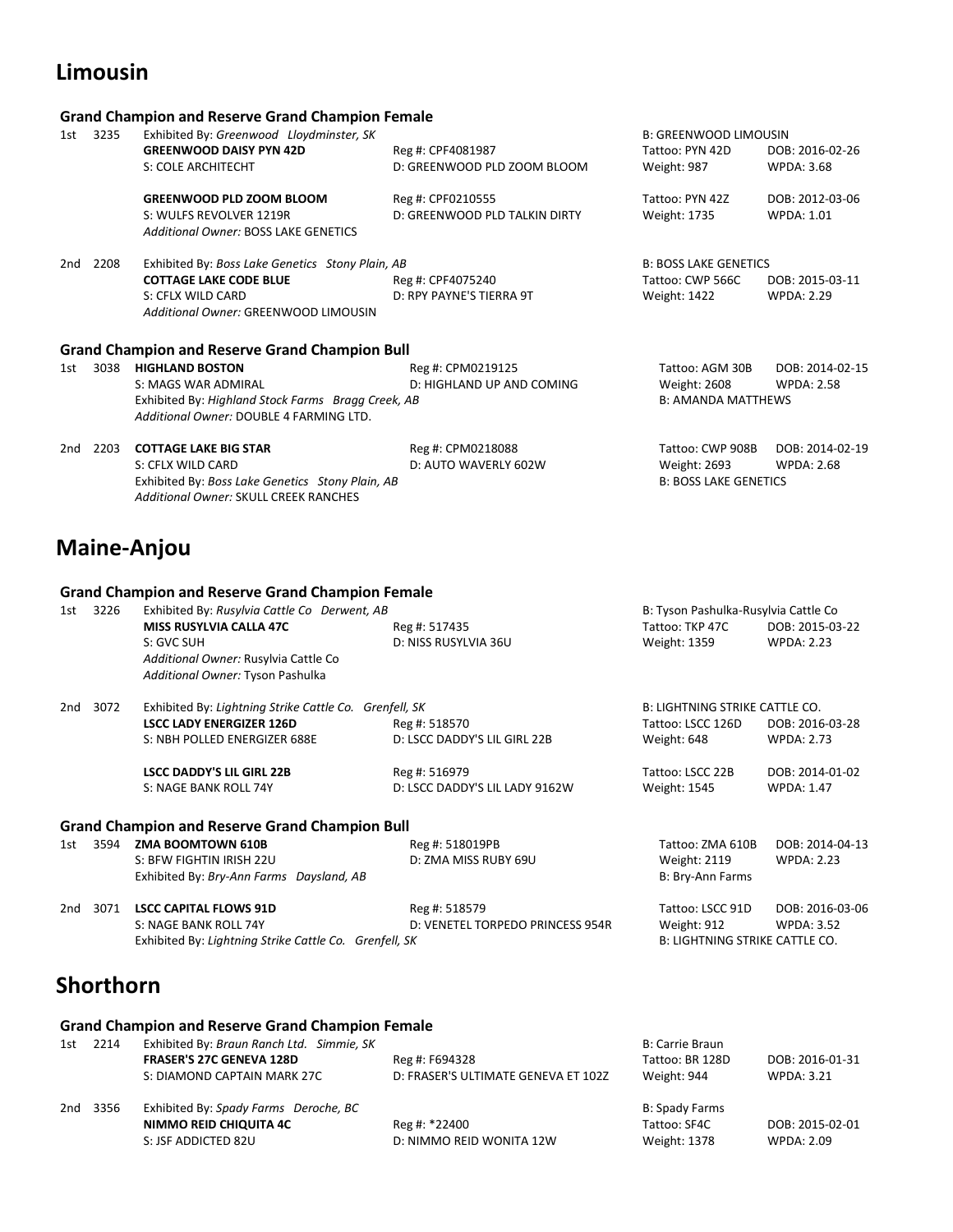|     |                                                | <b>Grand Champion and Reserve Grand Champion Bull</b> |                                   |                          |                 |
|-----|------------------------------------------------|-------------------------------------------------------|-----------------------------------|--------------------------|-----------------|
| 1st | 2065                                           | <b>HILL HAVEN POWERBALL 33D</b>                       | Reg #: XCANM479204                | Tattoo: DLA 33D          | DOB: 2016-02-29 |
|     |                                                | S: KAMILAROI MEAT PACKER                              | D: HILL HAVEN VERONA'S VELVET 18B | Weight: 1062             | WPDA: 4.01      |
|     |                                                | Exhibited By: Hill Haven Farm Duntroon, ON            |                                   | B: Hill Haven Shorthorns |                 |
| 2nd | 2042                                           | <b>ACC DELTON 26D</b>                                 | Reg #: APPLIED                    | Tattoo: ACC 26D          | DOB: 2016-01-29 |
|     |                                                | S: SASKVALLEY ULTRA 12J                               | D: ACC FAIREST FAYE 14Z           | Weight: 1003             | WPDA: 3.39      |
|     | Exhibited By: Anwender Cattle Co. Radville, SK |                                                       |                                   | B: Gary & Kim Anwender   |                 |
|     |                                                |                                                       |                                   |                          |                 |
|     |                                                |                                                       |                                   |                          |                 |

### **Simmental**

#### **Grand Champion and Reserve Grand Champion Female**

| 1st | 3457 | Exhibited By: Lone Star Angus Sylvan Lake, AB            |                         | <b>B: Rock Star</b> |                   |
|-----|------|----------------------------------------------------------|-------------------------|---------------------|-------------------|
|     |      | <b>ROCK STAR LATISHA 1608D</b>                           | Reg #: 1173808          | Tattoo: DJT 1608D   | DOB: 2016-02-14   |
|     |      | S: MR TR HAMMER                                          | D: OUTLAW PRIMA DONA 1B | Weight: 1029        | <b>WPDA: 3.68</b> |
|     |      | <b>OUTLAW PRIMA DONNA 1B</b>                             | Reg #: 1125377          | Tattoo: BMD 1B      | DOB: 2014-01-04   |
|     |      | S: MR HOC BROKER                                         | D: JF LATISHA 236Z      | Weight: 1861        | <b>WPDA: 1.77</b> |
| 2nd | 2721 | Exhibited By: Twisted Sisters Livestock Lloydminster, AB |                         | B: Kathryn Dolliver |                   |
|     |      | <b>TWST LIZZIE HEARTS 56C</b>                            | Reg #: 1151696          | Tattoo: TWST56C     | DOB: 2015-03-20   |
|     |      | S: MR HOC BROKER                                         | D: TLSS QUEEN OF HEARTS | <b>Weight: 1508</b> | <b>WPDA: 2.47</b> |
|     |      | Additional Owner: Meghan Hoffman                         |                         |                     |                   |
|     |      | Additional Owner: Brianna Kimmel                         |                         |                     |                   |
|     |      |                                                          |                         |                     |                   |

#### **Grand Champion and Reserve Grand Champion Bull**

| 1st | 2866     | <b>WHEATLAND ROYAL FLUSH 435</b><br>S: STF ROYAL AFFAIR                            | Reg #: 1129673<br>D: WHEATLAND LADY 220Z | Tattoo: LER 435B<br>Weight: 2818 | DOB: 2014-02-10<br><b>WPDA: 2.78</b> |
|-----|----------|------------------------------------------------------------------------------------|------------------------------------------|----------------------------------|--------------------------------------|
|     |          | Exhibited By: Wheatland Cattle Co. Bienfait, SK<br>Additional Owner: JP Cattle Co. |                                          | B: Wheatland Cattle Co.          |                                      |
|     | 2nd 2659 | <b>HARVIE RED SUMMIT 54B</b>                                                       | Reg #: 801201                            | Tattoo: HAR 54B                  | DOB: 2014-02-08                      |

|  | 2059 HARVIE RED SUMMIT 54B             | Reg #: 801201             | таттоо: нак 54В    | DOB: 2014-0 |
|--|----------------------------------------|---------------------------|--------------------|-------------|
|  | S: KWA FLYF RED MOUNTAIN 16Z           | D: HARVIE DAKOTA ROSE 11Z | Weight: 2525       | WPDA: 2.49  |
|  | Exhibited By: Harvie Ranching Olds, AB |                           | B: Harvie Ranching |             |

### **Speckle Park**

#### **Grand Champion and Reserve Grand Champion Female**

| 1st | 2590                                                  | Exhibited By: Goodfellow, Jason Neilburg, SK |                              | B: Jason Goodfellow |                   |  |  |
|-----|-------------------------------------------------------|----------------------------------------------|------------------------------|---------------------|-------------------|--|--|
|     |                                                       | NOTTA 101Y CADENCE 213C                      | Reg #: 6371-PB               | Tattoo: JMG 213C    | DOB: 2015-04-01   |  |  |
|     |                                                       | S: SIX STAR 82U ROYAL FLESH 101Y             | D: SPOTS N SPROUTS 3R        | Weight: 1334        | <b>WPDA: 2.23</b> |  |  |
| 2nd | 2589                                                  | Exhibited By: Goodfellow, Jason Neilburg, SK |                              | B: Jason Goodfellow |                   |  |  |
|     |                                                       | <b>NOTTA 13Z PHOTO-FINISH 208D</b>           | Reg #: 6454-PB               | Tattoo: JMG 208D    | DOB: 2016-02-12   |  |  |
|     |                                                       | S: UNEEDA ZAPPER 13Z                         | D: NOTTA 15R PHOTO FINISH 4Z | Weight: 679         | <b>WPDA: 2.41</b> |  |  |
|     | <b>Grand Champion and Reserve Grand Champion Bull</b> |                                              |                              |                     |                   |  |  |

### 1st 2845 **AVBERY CREEK BANJO 01B** Reg #: 4701-PB Tattoo: LMT 01B DOB: 2014-03-25 S: ZORRO MATTERS 1Z **D: TUMBLEWEED ACRES LULU 18Y** Weight: 2258 WPDA: 2.33 Exhibited By: *Codiak Acres Ardrossan, AB* B: Lisa Townsend B: Lisa Townsend 2nd 2129 **RAVENWORTH INVICTUS 103C** Reg #: -[CAN]5324-PB Tattoo: GDB 103C DOB: 2015-01-20 S: RAVENWORTH KLEOS 3Y D: RAVENWORTH NORTHERN STAR 101A Weight: 1580 WPDA: 2.36 Exhibited By: *Ravenworth Middle Lake, SK* B: Garry And Donna Berting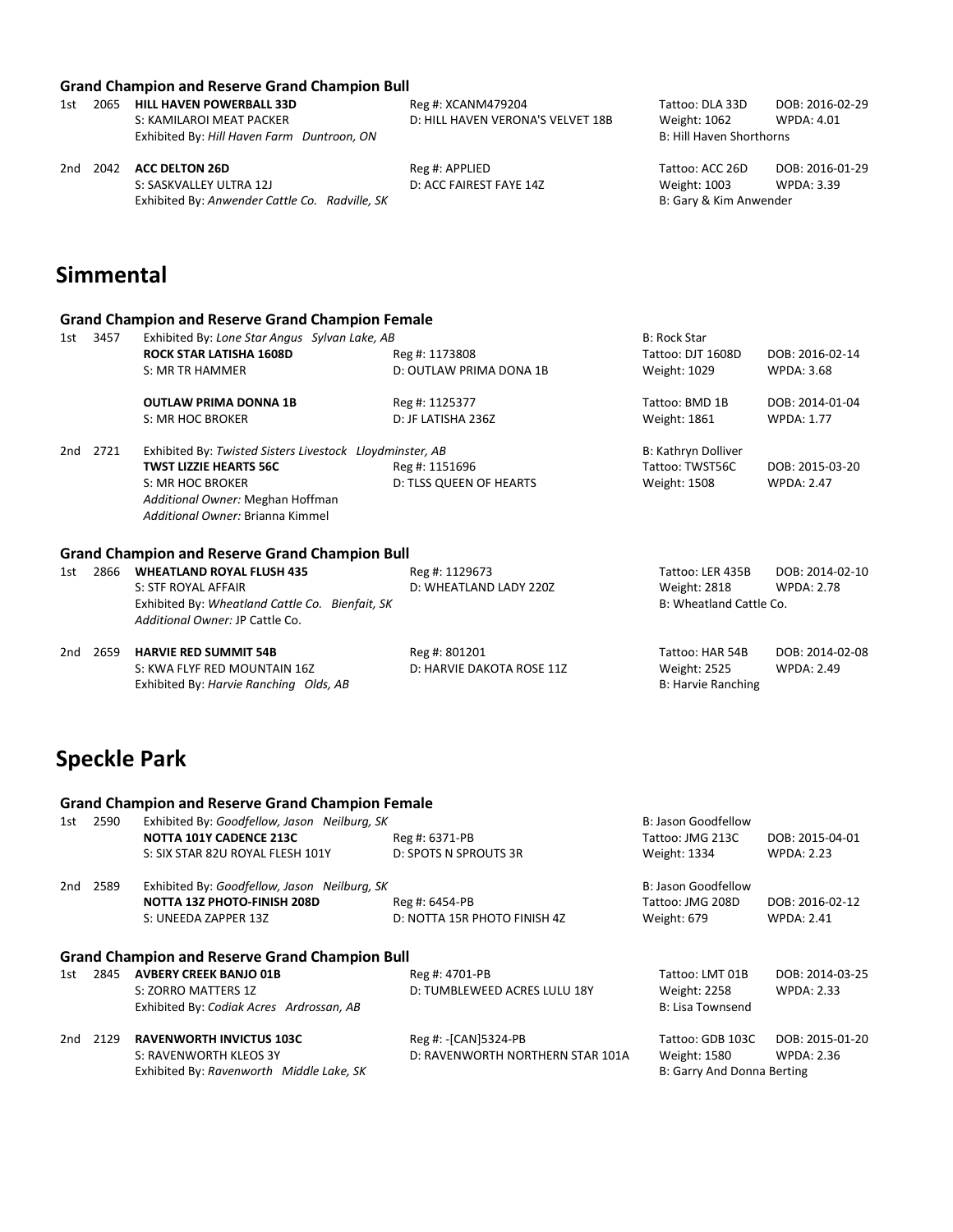### **Commercial Cattle Show**

1st 34 **Bred Heifers** Exhibited By: *Westman, Murray Vermilion, AB*

| 2nd <sub>9</sub> |  | <b>Bred Heifers</b>                             |  |
|------------------|--|-------------------------------------------------|--|
|                  |  | Exhibited By: Rockin' Lazy M Ranch MooseJaw, SK |  |

#### **Grand Champion and Reserve Grand Champion Pen of Open Replacement Heifers**

| 1st | 43 | <b>Open Heifers</b>                                |  |
|-----|----|----------------------------------------------------|--|
|     |    | Exhibited By: Blairswest Land and Cattle DRAKE, SK |  |
|     |    |                                                    |  |

2nd 42 **Open Heifers** Exhibited By: *Jackson Family Farm Humboldt, SK*

### **Prospect Steer & Heifer Show**

#### **Grand Champion and Reserve Grand Champion Prospect Steer**

| 1st | 658 | <b>TAG 12</b><br>S: DAKOTA GOLD<br>Exhibited By: Rasmuson Cattle Midale, SK  | $Reg#$ :<br>D:             | Tattoo:<br>Weight: 763<br><b>B:</b>               | DOB: 2016-03-17<br>WPDA: 3.06        |
|-----|-----|------------------------------------------------------------------------------|----------------------------|---------------------------------------------------|--------------------------------------|
| 2nd | 660 | <b>KRC 246D</b><br>S: WALKS ALONE<br>Exhibited By: KinRow Cattle Pangman, SK | $Reg#$ :<br>D: MAINE/ANGUS | Tattoo:<br>Weight: 852<br><b>B: KinRow Cattle</b> | DOB: 2016-03-11<br><b>WPDA: 3.34</b> |
|     |     | <b>Grand Champion and Reserve Grand Champion Prospect Heifer</b>             |                            |                                                   |                                      |
| 1st | 606 | 101                                                                          | $Reg#$ :                   | Tattoo:                                           | DOB: 2016-03-30                      |
|     |     | S:                                                                           | D:                         | Weight: 744                                       | <b>WPDA: 3.15</b>                    |
|     |     | Exhibited By: Gutzke, Brodie Weyburn, SK                                     |                            | B:                                                |                                      |
| 2nd | 618 | <b>CROSSBRED</b>                                                             | $Reg#$ :                   | Tattoo:                                           | DOB: 2016-04-04                      |
|     |     | S:                                                                           | D:                         | Weight: 698                                       | <b>WPDA: 3.02</b>                    |
|     |     | Exhibited By: Nostadt Stock Farms maidstone, ON                              |                            | B:                                                |                                      |

### **Canadian Junior Beef Extreme**

| 37 | 1st | <b>MERIT SOCIALITE 5121C</b><br>S: EXAR ONE-IRON 3889B<br>Exhibited By: Merit Cattle Co Radville, SK                                                                                     | Reg #: 1864049<br>D: MERIT SOCIALITE 1223     | Tattoo: TJL 5121C<br>Weight: 1582<br>B: Merit Cattle Co. (Trent & Janelle<br>Liebreich) | DOB: 2015-03-13<br><b>WPDA: 2.56</b> |
|----|-----|------------------------------------------------------------------------------------------------------------------------------------------------------------------------------------------|-----------------------------------------------|-----------------------------------------------------------------------------------------|--------------------------------------|
|    |     | Junior Exhibitor: Garrett Liebreich                                                                                                                                                      |                                               |                                                                                         |                                      |
| 88 | 2nd | <b>RED TER-RON DIAMOND MIST 26C</b><br>S: RED SOO LINE POWER EYE 161X<br>Exhibited By: Ter-Ron Farms Forestburg, AB<br>Additional Owner: Six Mile Ranch<br>Junior Exhibitor: Kasey Adams | Reg #: 1875554<br>D: TER-RON DIAMOND MIST 24U | Tattoo: RPAH 26C<br>Weight: 1494<br>B: Ter-Ron Farms                                    | DOB: 2015-01-17<br><b>WPDA: 2.22</b> |

### **Youth Showmanship Competition**

#### **Junior Showmanship - 9 to 12 years**

1st 787 **Showmanship** Exhibited By: *South View Ranch Ceylon, SK* Junior Exhibitor: **Kamrie Kaufmann**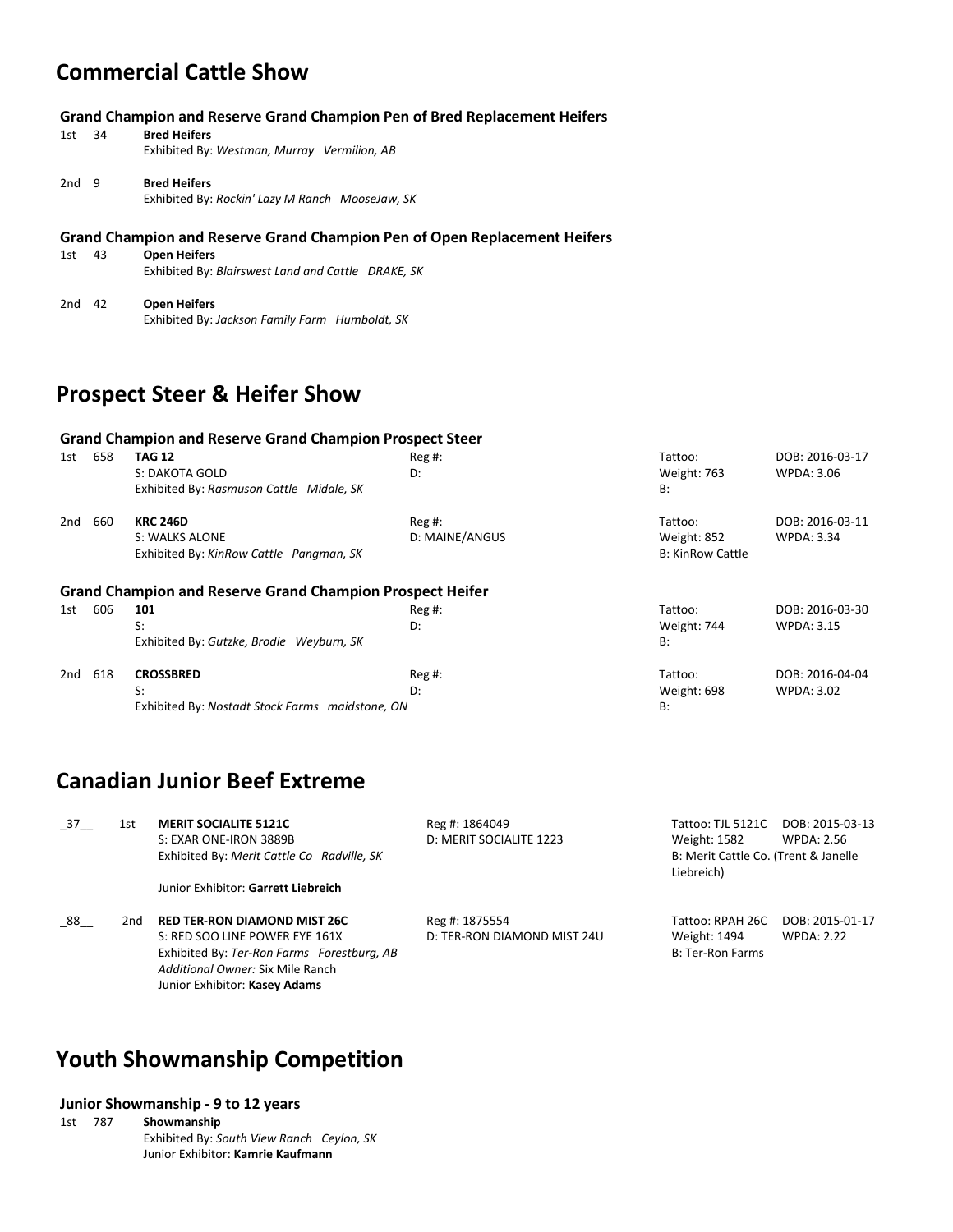#### **Intermediate Showmanship - 13 to 15 years**

| 1st | 753 | Showmanship                             |  |
|-----|-----|-----------------------------------------|--|
|     |     | Exhibited By: Double B Angus McLean, SK |  |
|     |     | Junior Exhibitor: Baxter Blair          |  |

#### **Senior Showmanship - 16 to 21 years**

1st 783 **Showmanship** Exhibited By: *Twisted Sisters Livestock Lloydminster, AB* Junior Exhibitor: **MAKAYLA HOFFMAN**

### **Team Grooming Competition**

#### **Junior - 6 to 12 years of age**

```
1st 709 Grooming
```
Exhibited By: *T Bar K Ranch Wawota, SK* Junior Exhibitor: **Jordan Dorrance**

#### **Intermediate - 13 to 15 years of age**

1st 731 **Grooming** Exhibited By: *Webber Farms Midale, SK* Junior Exhibitor: **Ashtyn Webber, Krissely Webber,**

#### **Senior - 16 to 21 years of age**

1st 709 **Grooming** Exhibited By: JPM Farms Ltd. *Gravelbourg, SK* Junior Exhibitor: **Josee Renee Monvoisin**

### **Sheep Show**

#### Any Other Breed

|     | <b>Grand Champion and Reserve Grand Champion Ewe</b> |                                                  |                       |                          |                 |  |  |
|-----|------------------------------------------------------|--------------------------------------------------|-----------------------|--------------------------|-----------------|--|--|
| 1st | 468                                                  | WIENS C 60D                                      | Reg #: 722626         |                          | DOB: 2016-02-28 |  |  |
|     |                                                      | S: WIENS C 28A                                   | D: WIENS C 43X        |                          |                 |  |  |
|     |                                                      | Exhibited By: Wiens, Clinton Drake, SK           |                       | <b>B: CLINT WIENS</b>    |                 |  |  |
| 2nd | 376                                                  | <b>DOUBLE L CARYS 2C</b>                         | Reg #: [CAN]714319    |                          | DOB: 2015-03-01 |  |  |
|     |                                                      | S: CONEYGEERS EL GRANDE 3Z                       | D: CONEYGEERS BEEP 2Z |                          |                 |  |  |
|     |                                                      | Exhibited By: Double L Farms Fox Valley, SK      |                       | <b>B: DOUBLE L FARMS</b> |                 |  |  |
|     | <b>Grand Champion and Reserve Grand Champion Ram</b> |                                                  |                       |                          |                 |  |  |
| 1st | 428                                                  | Exhibited By: MacDougall, Kim & Diane Regina, SK |                       | <b>B: Neville eccles</b> |                 |  |  |
|     |                                                      | <b>WHITE ROSE 63C</b>                            | Reg #: 717720         |                          |                 |  |  |
| 2nd | 435                                                  | Exhibited By: Mish Katahdins Glenavon, SK        |                       | <b>B: Mish Katahdins</b> |                 |  |  |
|     |                                                      | <b>JJCM A401</b>                                 | Reg #: S-[CAN]24091-A |                          |                 |  |  |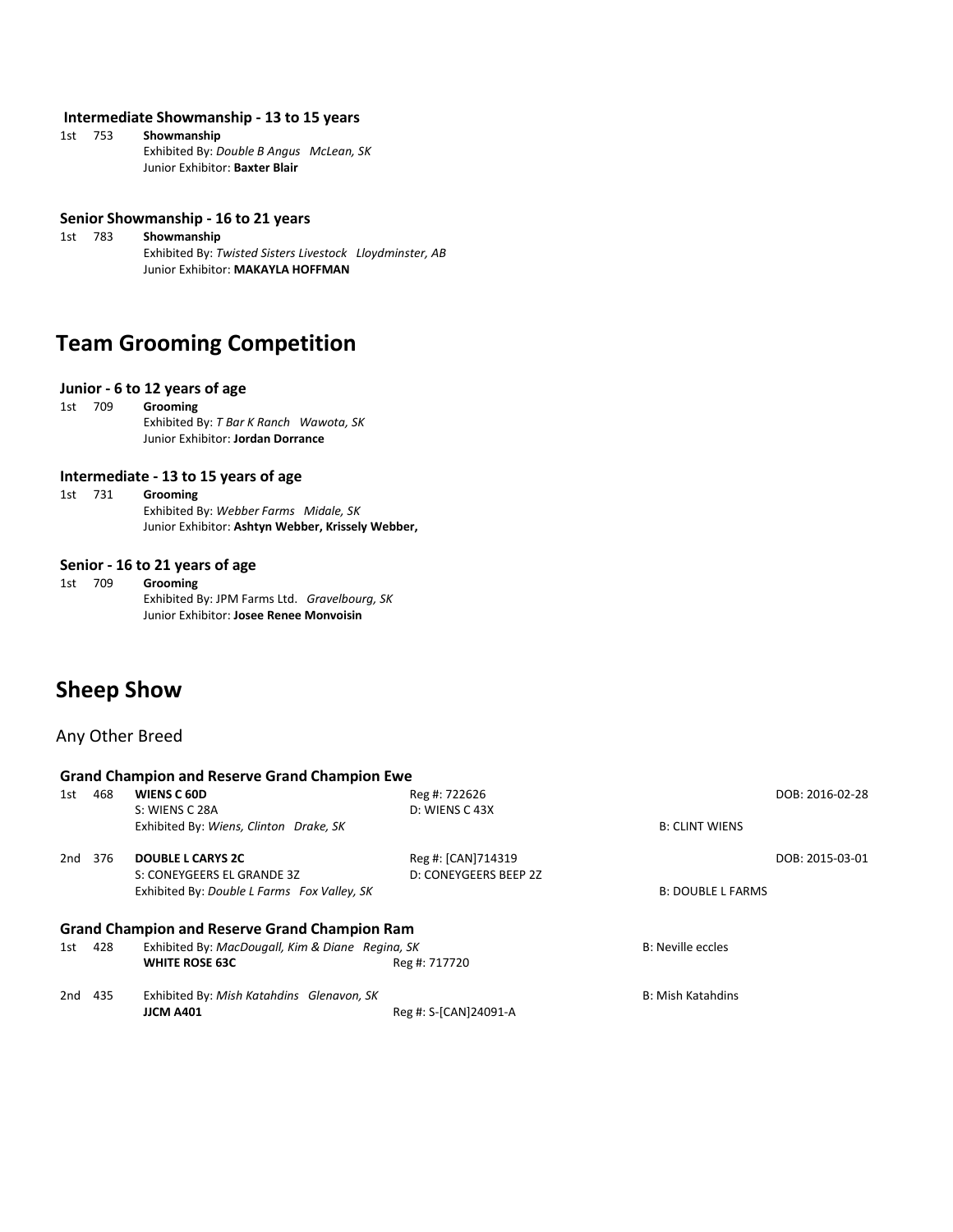### Canadian Arcott

| 1st     | 305     | <b>Grand Champion and Reserve Grand Champion Ewe</b><br><b>BRAEBANK DUCHESS</b> | Reg #: 722849                                 |                               | DOB: 2016-02-13 |
|---------|---------|---------------------------------------------------------------------------------|-----------------------------------------------|-------------------------------|-----------------|
|         |         | S: DEAN MARTIN 1Z<br>Exhibited By: Braebank Stock Farm Pilger, SK               | D: BRAEBANK GRANDAUGHTER                      | <b>B: BRAEBANK STOCK FARM</b> |                 |
|         | 2nd 312 | <b>BRAEBANK CECILY 153C</b>                                                     | Reg #: 714554                                 |                               | DOB: 2015-02-23 |
|         |         | S: MEDICINE RIDGE 577Z<br>Exhibited By: Braebank Stock Farm Pilger, SK          | D: NIKEL 253A                                 | <b>B: BRAEBANK STOCK FARM</b> |                 |
|         |         | <b>Grand Champion and Reserve Grand Champion Ram</b>                            |                                               |                               |                 |
| 1st     | 341     | <b>SHEEP TRAX BENNY</b><br>S: GERMANIE 4072Y                                    | Reg #: 700887<br>D: SAWYER C 76X              |                               | DOB: 2014-01-02 |
|         |         | Exhibited By: The Govan Ranch Englefeld, SK                                     |                                               | <b>B: Lorri Nelson</b>        |                 |
|         | 2nd 350 | SHEEP TRAX CLOVIS 470C                                                          | Reg #: 709082                                 |                               | DOB: 2015-01-21 |
|         |         | S: SHEEP TRAX BUTCH 57B<br>Exhibited By: The Govan Ranch Englefeld, SK          | D: SHEEP TRAX ASPEN 367A                      | <b>B: Lorri Nelson</b>        |                 |
| Dorset  |         |                                                                                 |                                               |                               |                 |
|         |         | <b>Grand Champion and Reserve Grand Champion Ewe</b>                            |                                               |                               |                 |
| 1st     | 461     | Exhibited By: Furze Farms Ltd. Maryfield, SK<br><b>FURZE ADELE 43A</b>          | Reg #: 688098-P                               | <b>B: Furze Farms Ltd</b>     |                 |
|         | 2nd 459 | Exhibited By: Furze Farms Ltd. Maryfield, SK<br><b>FURZE CORSET 41C</b>         | Reg #: 710524-P                               | <b>B: Furze Farms Ltd</b>     |                 |
|         |         |                                                                                 |                                               |                               |                 |
| 1st     | 463     | <b>Grand Champion and Reserve Grand Champion Ram</b><br><b>FURZE DRAKE 41D</b>  | Reg #: 721257-P                               |                               | DOB: 2016-01-22 |
|         |         | S: MCDERMIT 41A                                                                 | D: FURZE ADELE 43A                            |                               |                 |
|         |         | Exhibited By: Furze Farms Ltd. Maryfield, SK                                    |                                               | B: Furze Farms Ltd            |                 |
|         | 2nd 408 | <b>COYOTE ACRES TROJAN 154D</b><br>S: SANDY LANE TROJAN                         | Reg #: 720806-H<br>D: COYOTE ACRES GRETA 118B |                               | DOB: 2016-01-21 |
|         |         | Exhibited By: Coyote Acres Halkirk, AB                                          |                                               | <b>B: Coyote Acres</b>        |                 |
| Suffolk |         |                                                                                 |                                               |                               |                 |
|         |         | <b>Grand Champion and Reserve Grand Champion Ewe</b>                            |                                               |                               |                 |
| 1st     | 447     | <b>ROCKING S LINDA 4C</b><br>S: ROCKING S ANGUS 7B                              | Reg #: 714722<br>D: WESTMAN 767Z              |                               | DOB: 2015-05-13 |
|         |         | Exhibited By: Rocking S Ranch Nokomis, SK                                       |                                               | <b>B: Rocking S Ranch</b>     |                 |
|         | 2nd 446 | <b>ROCKING S NATALIE 2D</b>                                                     | Reg #: APPLIED                                |                               | DOB: 2016-04-22 |
|         |         | S: LIMESTONE LAS VEGAS                                                          | D: ROCKING S NATALIE 4B                       |                               |                 |
|         |         | Exhibited By: Rocking S Ranch Nokomis, SK                                       |                                               | <b>B: Rocking S Ranch</b>     |                 |
|         |         | <b>Grand Champion and Reserve Grand Champion Ram</b>                            |                                               |                               |                 |
| 1st     | 442     | <b>ROCKING S LAS VEGAS 1D</b><br>S: LIMESTONE LAS VEGAS                         | Reg #: APPLIED<br>D: ROCKING S JILLY 10B      |                               | DOB: 2016-04-21 |
|         |         | Exhibited By: Rocking S Ranch Nokomis, SK                                       |                                               | <b>B: Rocking S Ranch</b>     |                 |
| 2nd     | 466     | <b>FURZE DARBY 22D</b>                                                          | Reg #: 721248                                 |                               | DOB: 2016-01-16 |
|         |         | S: FURZE APOLLO 32A<br>Exhibited By: Furze Farms Ltd. Maryfield, SK             | D: MASTINE BARBIE 7A                          | <b>B: Furze Farms Ltd</b>     |                 |
|         |         |                                                                                 |                                               |                               |                 |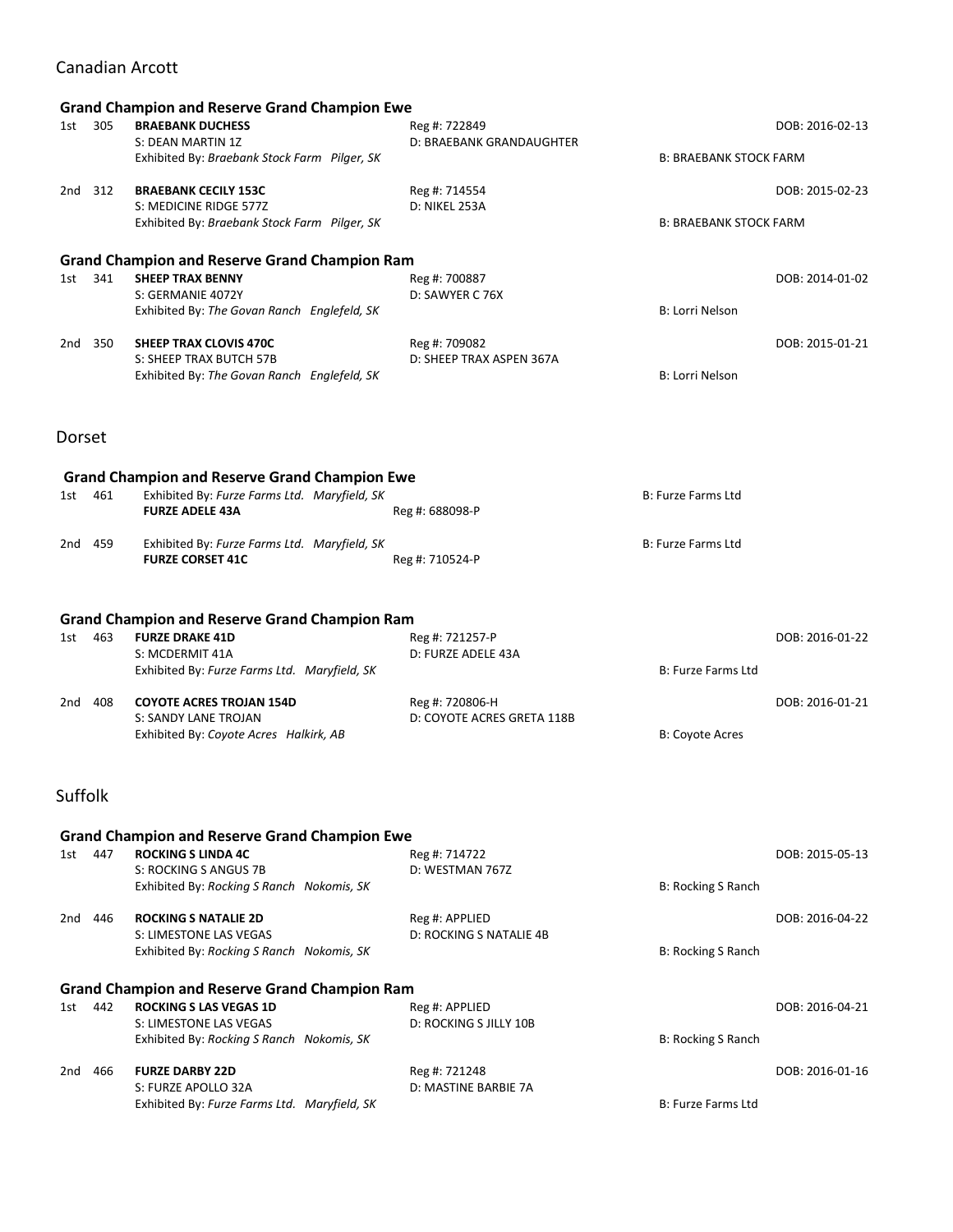### Shropshire

|     | <b>Grand Champion and Reserve Grand Champion Ewe</b> |                                                      |                           |                        |                 |  |  |
|-----|------------------------------------------------------|------------------------------------------------------|---------------------------|------------------------|-----------------|--|--|
| 1st | 489                                                  | THE EDGE CHINA 82C                                   | Reg #: 710941             |                        | DOB: 2015-03-02 |  |  |
|     |                                                      | S: F & P GROVERMAN 6043                              | D: THE EDGE BREEZY 31B RR |                        |                 |  |  |
|     |                                                      | Exhibited By: Zinger, Danika Pritchard, BC           |                           | B: Danika Zinger       |                 |  |  |
| 2nd | 389                                                  | <b>SHEEP TRAX CARA 523C</b>                          | Reg #: 712442             |                        | DOB: 2015-03-12 |  |  |
|     |                                                      | S: CRAGO 1372 RR                                     | D: HI-LEA AGNES 3A        |                        |                 |  |  |
|     |                                                      | Exhibited By: Lyster, Lorri Halkirk, AB              |                           | B: Lorri Lyster        |                 |  |  |
|     |                                                      | <b>Grand Champion and Reserve Grand Champion Ram</b> |                           |                        |                 |  |  |
| 1st | 416                                                  | <b>COYOTE ACRES NAIRN 133D</b>                       | Reg #: 720680             |                        | DOB: 2016-01-16 |  |  |
|     |                                                      | <b>S: BRERETON NAIRN</b>                             | D: COYOTE ACRES CALI 467X |                        |                 |  |  |
|     |                                                      | Exhibited By: Coyote Acres Halkirk, AB               |                           | <b>B: Coyote Acres</b> |                 |  |  |
| 2nd | 411                                                  | <b>COYOTE ACRES BADGER 145D</b>                      | Reg #: 720810             |                        | DOB: 2016-01-20 |  |  |
|     |                                                      | S: HORNPIPE BLACKBIRD                                | D: COYOTE ACRES CALI 454X |                        |                 |  |  |
|     |                                                      | Exhibited By: Coyote Acres Halkirk, AB               |                           | <b>B: Coyote Acres</b> |                 |  |  |

### **Commercial Sheep Show**

#### **Grand Champion and Reserve Grand Champion Single Commercial Ewe**

| 1st     | 455 | <b>Commercial Ewe</b>                     |  |  |
|---------|-----|-------------------------------------------|--|--|
|         |     | Exhibited By: Trowell, Lois Saltcoats, SK |  |  |
|         |     |                                           |  |  |
| 2nd 437 |     | <b>Commercial Ewe</b>                     |  |  |

Exhibited By: *Lakeland College Sheep and Stuff Club Vermilion, AB*

#### **Grand Champion and Reserve Grand Champion Pen of Commercial Ewes**

| 1st | 457 | <b>Commercial Ewe Pen</b><br>Exhibited By: Trowell, Lois Saltcoats, SK |
|-----|-----|------------------------------------------------------------------------|
| 2nd | 464 | <b>Commercial Ewe Pen</b>                                              |

### Exhibited By: *Furze Farms Ltd. Maryfield, SK*

# **Grand Champion and Reserve Grand Champion Market Lamb**<br>1st 472 Market Lamb

- **Market Lamb** Exhibited By: *Wiens, Clinton Drake, SK*
- 2nd 352 **Market Lamb** Exhibited By: *Johnson, Wade & Laurel Avonlea, SK*

### **Boer Goat Show**

|     |       | <b>Grand Champion and Reserve Grand Purebred Doe</b>            |                      |                        |                 |
|-----|-------|-----------------------------------------------------------------|----------------------|------------------------|-----------------|
| 1st | 93    | <b>DU BIQUET CAFEINE</b>                                        | Reg #: TR27327       | Tattoo: ERL Z31        | DOB: 2012-03-09 |
|     |       | S: SHOW ME BOERS RIGHTEOUS COMET                                | D: DU BIQUET CAROUBE |                        |                 |
|     |       | Exhibited By: Deep Lake Land & Livestock Indian Head, SK        |                      | B: Chevrerie Du Biguet |                 |
| 2nd | 100   | <b>KAE RONNE ALLEGRA 304A</b>                                   | Reg #: CR20190       | Tattoo: KRK 304A       | DOB: 2013-04-10 |
|     |       | S: MAUL CRACKER JACK                                            | D: KG RAQUELLE 341R  |                        |                 |
|     |       | Exhibited By: O'Donnell, Kerry Calder, SK                       |                      | B: Kerry O'Donnell     |                 |
|     |       | <b>Grand Champion and Reserve Grand Champion Percentage Doe</b> |                      |                        |                 |
| 1st | - 135 | <b>STJ COTTON CANDY</b>                                         | Reg #: GR31835       | Tattoo: CJS 63C        | DOB: 2015-03-14 |
|     |       | S: DU BIQUET CRISTOBAL                                          | D: BALMAUR TAMARA    |                        |                 |

#### Exhibited By: *St John Boer Goats Brock, SK* B: St John Boer Goats B: St John Boer Goats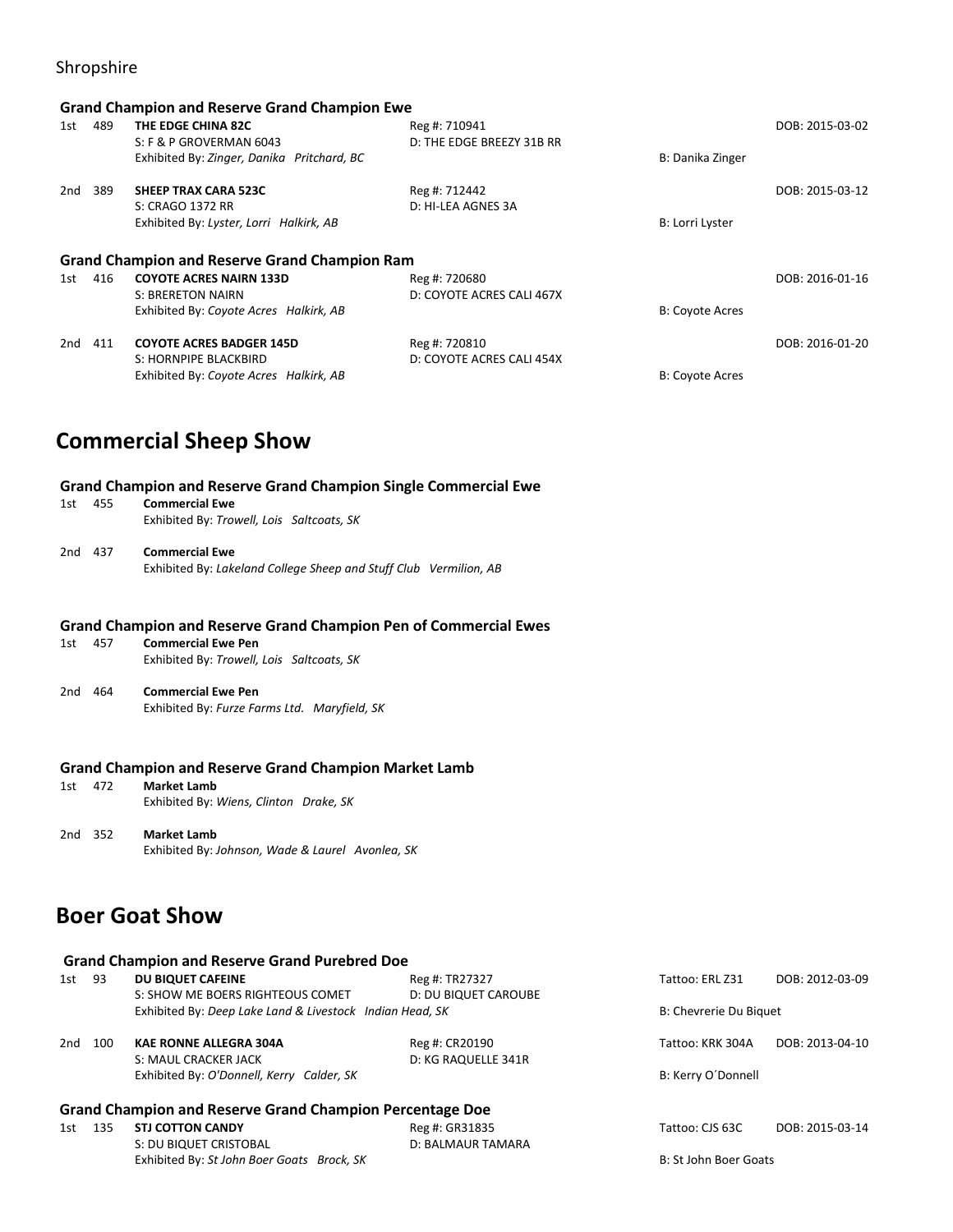| 2nd | 111 | <b>CALICO CREEK LYRIC</b>                    |  | Reg #: APPLIED |
|-----|-----|----------------------------------------------|--|----------------|
|     |     | S: WRCK RIP CORD                             |  | D: KRK 128B    |
|     |     | Exhibited By: Calico Creek Goats Yorkton, SK |  |                |

Tattoo: LJGS 89D DOB: 2016-03-19

B: Landon Spokowski

### **Grand Champion and Reserve Grand Champion Pen of 3 Purebred and/or Registered Percentage Does**

| 1st | 127 | Exhibited By: Calico Creek Goats Yorkton, SK |                                                    | B: Landon Spokowski |                 |
|-----|-----|----------------------------------------------|----------------------------------------------------|---------------------|-----------------|
|     |     | <b>CALICO CREEK CAREEN</b>                   | Reg #: APPLIED                                     | Tattoo: LIGS 37D    | DOB: 2016-03-15 |
|     |     | $S:$ DSM D7                                  | D: CALICO CREEK JITTERBUG                          |                     |                 |
|     |     | <b>CALICO CREEK DEW DROP</b><br>S: DSM D7    | Reg #: APPLIED<br>D: CALICO CREEK MISTY            | Tattoo: LIGS 14D    | DOB: 2016-03-12 |
|     |     | <b>CALICO CREEK CAPER</b><br>S: DSM D7       | Reg #: APPLIED<br><b>D: CALICO CREEK JITTERBUG</b> | Tattoo: LIGS 36D    | DOB: 2016-03-15 |

### **Commercial Goat Show**

|     |     | <b>Grand Champion and Reserve Grand Champion Commercial Doe</b>                          |                                     |                           |                 |
|-----|-----|------------------------------------------------------------------------------------------|-------------------------------------|---------------------------|-----------------|
| 1st | 206 | <b>KAE RONNE BONUS 140D</b><br>S: MAUL RED HOT PEPPER                                    | $Reg#$ :<br>D: KAE RONNE BONUS 101B | Tattoo:                   | DOB: 2016-05-02 |
|     |     | Exhibited By: O'Donnell, Kerry Calder, SK                                                |                                     | B: Kerry O'Donnell        |                 |
| 2nd | 204 | <b>ABBY</b><br>S:                                                                        | $Reg#$ :<br>D:                      | Tattoo:                   | DOB: 2013-02-10 |
|     |     | Exhibited By: bundy livestock Balcarres, SK                                              |                                     | <b>B: Bundy livestock</b> |                 |
|     |     | <b>Grand Champion and Reserve Grand Champion Pen of Three Does</b>                       |                                     |                           |                 |
| 1st | 202 | <b>UNKNOWN ANIMAL</b><br>$S$ :                                                           | Reg #:<br>D:                        | Tattoo:                   | DOB:            |
|     |     | Exhibited By: bundy livestock Balcarres, SK                                              |                                     | <b>B:</b>                 |                 |
| 2nd | 207 | <b>UNKNOWN ANIMAL</b><br>S:                                                              | $Reg#$ :<br>D:                      | Tattoo:                   | DOB:            |
|     |     | Exhibited By: O'Donnell, Kerry Calder, SK                                                |                                     | B:                        |                 |
|     |     | <b>Grand Champion and Reserve Grand Champion Market Kid</b>                              |                                     |                           |                 |
| 1st | 244 | <b>CALICO CREEK SCRATCH</b><br>S: WRCK RIP CORD                                          | $Reg#$ :<br>D: CALICO CREEK HOOLA   | Tattoo:                   | DOB: 2016-03-11 |
|     |     | Exhibited By: Calico Creek Goats Yorkton, SK                                             |                                     | B: Landon Spokowski       |                 |
| 2nd | 243 | <b>CALICO CREEK ZAP</b>                                                                  | $Reg#$ :                            | Tattoo:                   | DOB: 2016-03-18 |
|     |     | S:<br>Exhibited By: Calico Creek Goats Yorkton, SK<br>Junior Exhibitor: Taylor Spokowski | D:                                  | B: Landon Spokowski       |                 |